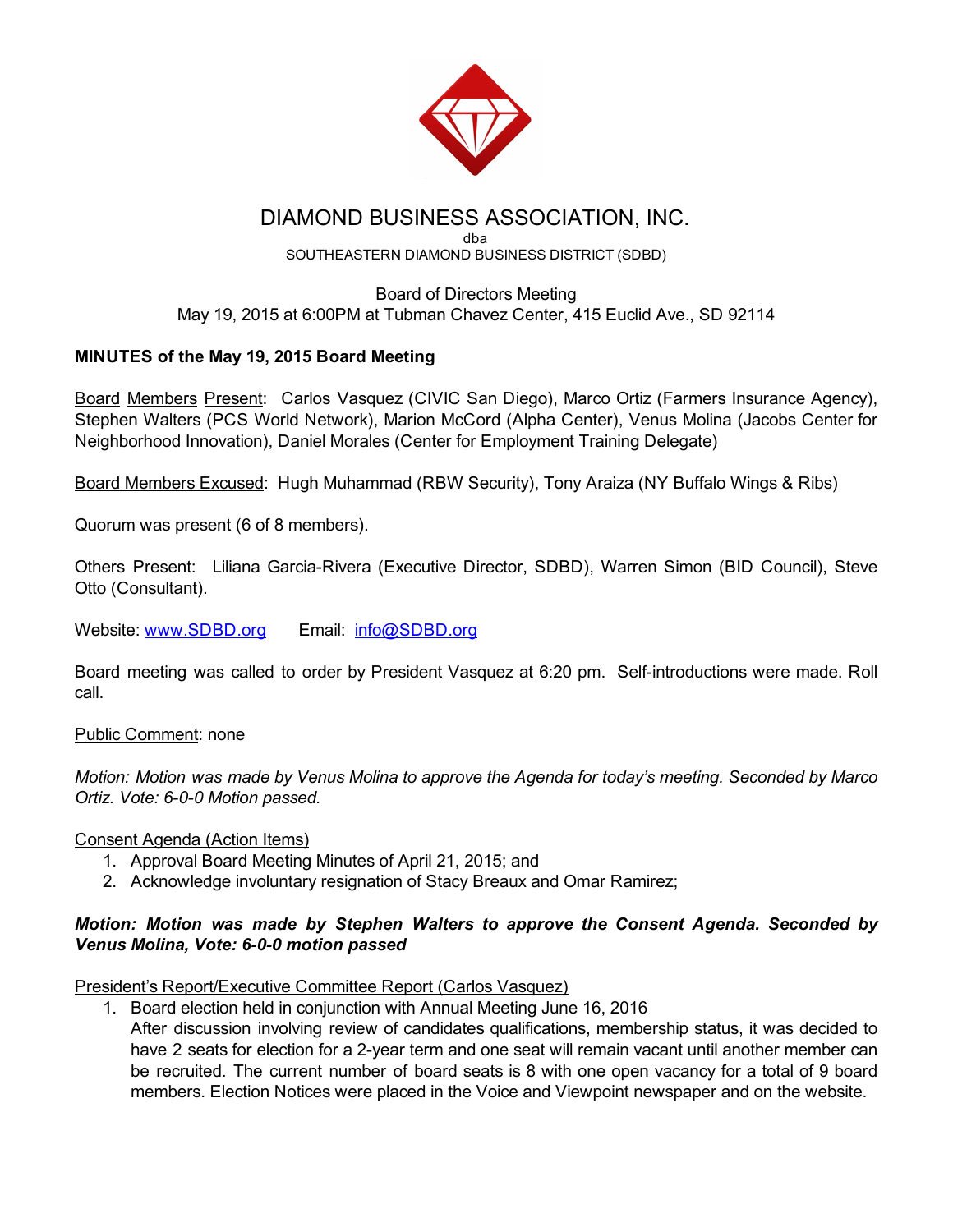2. Nomination Committee Report

Dora Mendivil-Angulo was appointed as Chair but her new job position involves much travel. Steve Otto talked with the candidates who agreed to run again for the seats (McCord and Araiza).

## *Motion: Motion was made by Carlos Vasquez to accept Tony Araiza and Marion McCord as candidates for the open seats at the Annual Meeting and Board Elections on June 16, 2015 and to close the nominations. Second by Venus Molina Vote: 600 Motion passed.*

- 3. Appointment of Election Committee Stephen Walters (Chair), and Studebaker or Meredith D. Brown will be asked to assist.
- 4. Civic San Diego Meeting

Civic San Diego will convene a meeting at the Diamond Business Association Offices regarding "Imperial Avenue Master Corridor Plan" that was prepared by the City some years ago but shelved. Now several groups have their own vision for this corridor and they will be invited to attend. Groups include: Diamond Business Association, LISC San Diego, Jacobs Center for Neighborhood Innovation, and Urban Collaborative Committee.

5. Banner Policy

Liliana Garcia-Rivera and Monica Montgomery met to work on the plan but an important issue is the Ramadan observance of the Islamic community. Assistance was sought from OSB and the City Attorney re a banner policy and religious usage but no definitive answer has yet been forthcoming other than that the non-religious language needed to be re-inserted into the existing policy. It was recommended to maintain a policy that is business oriented in nature, non-religious, with equal fees for all users, and allow discretion for the approval and usage of banner placements. A formal policy update will be presented at the next meeting.

6. Equipment Policy.

An inventory is underway, and insurance coverage has been obtained by Marco Ortiz.

- 7. Discuss feasibility of forming Maintenance Assessment District (MAD): This item has again been tabled.
- 8. Established a Committee for Review and Evaluation of Administrator: Volunteers are Vasquez, Ortiz, McCord, with Steve Otto as Advisor.
- 9. Handling future letters of request: The BID Council's Flow Chart for guidance is still in Draft Form and should be available soon for a Policy guide.

### Financial Reports for April 2015

Steve Otto and Liliana Garcia-Rivera discussed the details of the financial report. It was filed and received.

# Executive Director's Report (Liliana Garcia Rivera)

- 1. Meetings Attended
	- a. San Diego Museum of Art: Open Spaces Project with several Diamond District Businesses.
	- b. Walgreen's Grand Opening: DBID was a speaker at this event last week.
	- c. Writer's Block: Meeting to discuss graffiti art project for banners
	- d. Say San Diego: Exchange of information on resources for Greene Cat project
	- e. Urban Collaborative: Met with Barry Pollard. Discussed concern over the Taste of the 4 Corners diluting the brand of the Taste of the Diamond and issues relating to keeping our taste for local businesses, whereas food trucks are from outside the district.
	- f. BID Budget Hearing at City Council: attended this hearing, BID budgets passed unanimously.